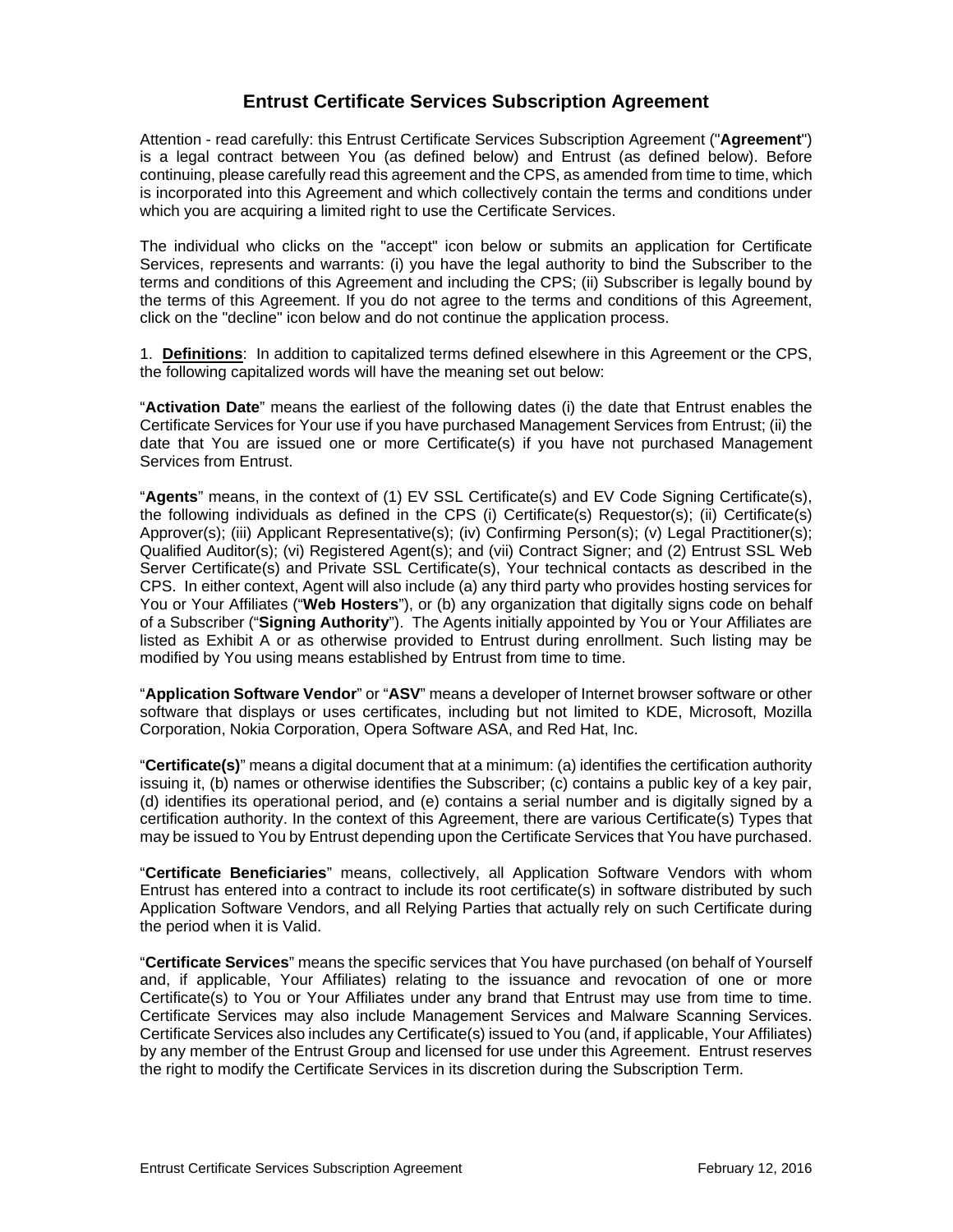"**Certificate(s) Types**" means the type of Certificate(s) that You are issued as part of Certificate Services. These may include extended validation (EV) multi-domain Certificate(s) ("**EV SSL Certificate(s)**"), extended validation (EV) code signing Certificate(s) ("**EV Code Signing Certificate(s)**"), Entrust SSL web server Certificate(s) ("**Standard Certificate(s)**"), advantage SSL web server Certificate(s) ("**Advantage Certificate(s)**"), unified communication multi-domain Certificate(s) ("**UCC Certificate(s)**"), code signing Certificate(s) ("**Code Signing Certificate(s)**"), document signing certificates ("**Document Signing Certificate(s)**"), mobile device Certificates ("**Device Certificate(s)**"), private SSL Certificate(s) ("**Private SSL Certificate(s)**") and secure email personal certificates and secure email enterprise certificates are collectively referred to as "**Client Certificate(s)**"). Standard Certificate(s), Advantage Certificate(s), and UCC Certificate(s) are also collectively referred to as "**Entrust SSL Web Server Certificate(s)**". EV SSL Certificate(s) and EV Code Signing Certificate(s) are also collectively referred to as "**Entrust EV Certificate(s)**". Any Certificates for Adobe CDS will not be distributed under this Agreement, but rather will be made available under the Subscriber Agreement for Entrust Certificates for Adobe Certified Document Services (CDS), although this Agreement does describe the Management Services that may be made available for such Entrust Certificates for Adobe CDS.

"**Client Certificate Agreement**" means the most recent version of the Client Certificate Agreement that can be found on the Internet at http://www.entrust.net/cps.

"**Contract Signer**" means the individual who agrees to this Agreement on behalf of, and under the authority of, the Subscriber.

"**CPS**" means the most recent version of the certification practice statement that is incorporated by reference into this Agreement and the Certificate(s) that You are issued, as may be amended from time to time in accordance with the terms of the CPS. The CPS applicable to a specific Certificate(s) that You are issued in connection with Certificate Services depends on the Certificate(s) Type(s) and can be found on the Internet at http://www.entrust.net/cps or by contacting Entrust. For example, use of EV SSL Certificate(s) and EV Code Signing Certificate(s) is governed by the most recent version of the document titled "Certification Practice Statements for Extended Validation (EV) Certificates", use of Entrust SSL Web Server Certificate(s), Code Signing Certificate(s), Document Signing Certificate(s) and Client Certificates is governed by the most recent version of the document titled "Certification Practice Statement", and use of Private SSL Certificate(s) is governed by the most recent version of the document titled "Certification Practice Statement For Private Trust Certificates".

"**Enterprise**" means You, Your Agents, and Your Affiliates.

"**Entrust**" means Entrust, Inc. if You are a resident of the United States; otherwise, Entrust means Entrust Limited. "Entrust Group" means collectively Entrust Holdings, Inc., its subsidiaries, its licensors (including for the avoidance of any doubt Microsoft), its Resellers, its suppliers, and the directors, officers, employees, agents and independent contractors of any of them.

"**EV Guidelines**" means; (i) in respect to EV SSL Certificate(s), the most recent version of the CA/Browser Forum Guidelines For The Issuance And Management of Extended Validation Certificates ("EV SSL Guidelines"), and (ii) in respect to EV Code Signing Certificate(s), the most recent version of the CA/Browser Forum Guidelines For The Issuance And Management of Extended Validation Code Signing Certificates ("EV Code Signing Guidelines"). EV Guidelines are posted on the Internet at http://www.cabforum.org/.

"**Governmental Authority**" means any foreign or domestic national, provincial, state, territorial, or local government authority; quasi-governmental authority; court; government organization; government commission; governmental board, bureau or instrumentality; regulatory, administrative or other agency; or any political or other subdivision, department, or branch of any of the foregoing.

"**Malware Scanning Services**" means optional daily malware scanning services that are made available with a Certificateand hosted by a third party supplier on behalf of Entrust. Each Entrust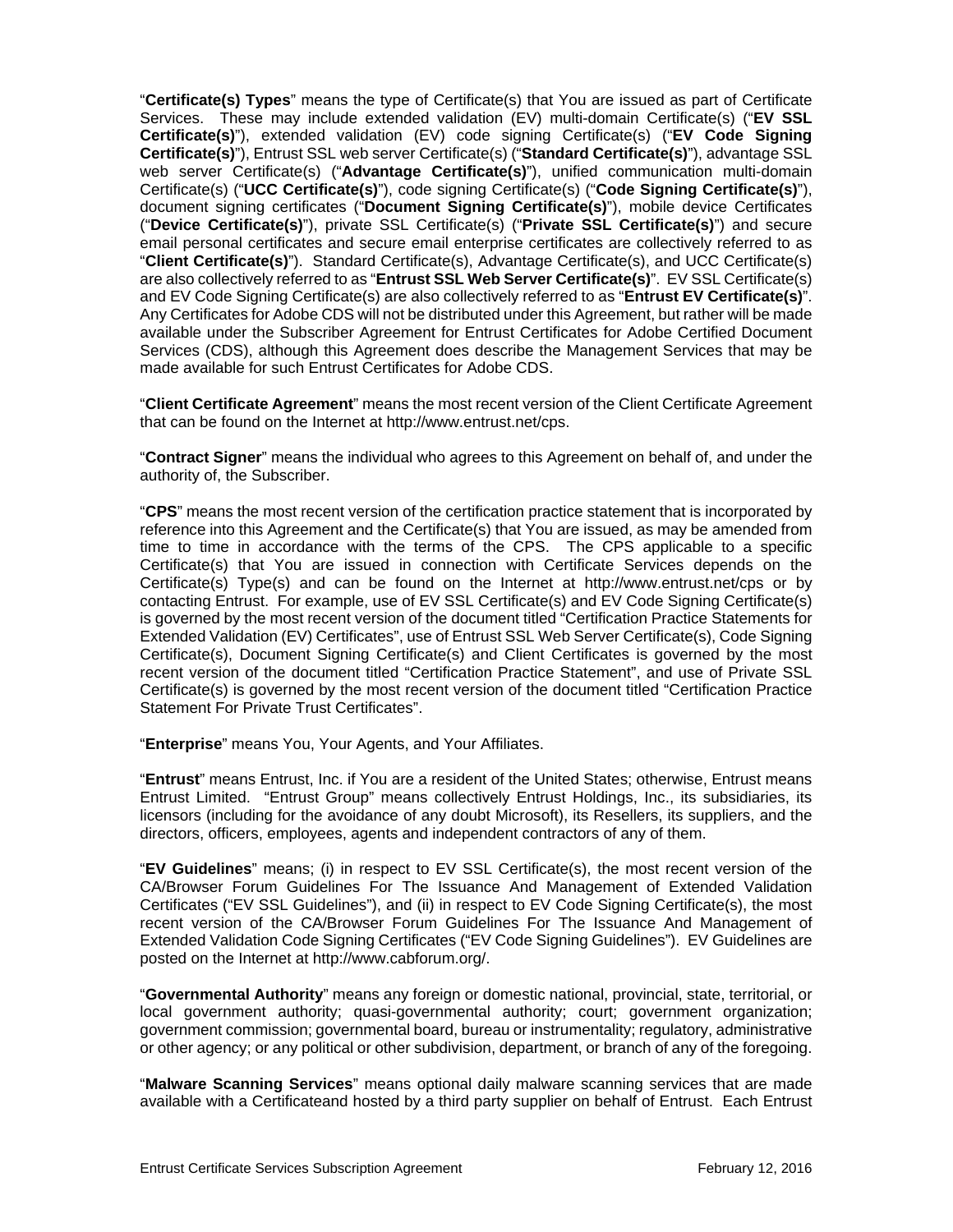SSL Web Server Certificate includes the option to perform limited daily malware scanning for up to 250 pages and blacklist monitoring, for one domain. EV SSL Certificates includes the option to perform limited daily malware scanning for up to 500 pages, blacklist monitoring, and such other ancillary scans for one domain that are documented as part of the services. For greater certainty, Private SSL Certificates do not include Malware Scanning Services. Such Malware Scanning Services are subject to You supplying the information necessary to such third party supplier to perform such services and will be available until the earlier of: (i) the end of the Subscription Term; (ii) revocation of the applicable Certificate corresponding to the domain being scanned; and (iii) Malware Scanning Service discontinuation by Entrust. Entrust reserves the right to alter the features and functionality of the Malware Scanning Services or discontinue such services throughout the Subscription Term and makes no warranty that any malware, security threats or vulnerabilities will be detected or is detectable by such services.

"**Management Services**" means a self-service administration tool hosted by Entrust that is designed to help You manage Certificate(s) that may be made available to You by Entrust that enables You to manage the issuance, revocation, and expiry of one or more Certificate(s) issued to You as part of Certificate Services. Management Services are available in two (2) deployment and use models as may be described in the documentation: a certificate pooling model ("Pooling") and a non-pooling model ("Non-Pooling").

"**Permitted Group**" means in the case of (i) Entrust SSL Web Server Certificate(s), EV SSL Certificate(s), Private SSL Certificate(s), EV Code Signing Certificate(s), Document Signing Certificate(s) and Code Signing Certificates, You and Your Affiliates; and (ii) in the case of Client Certificates, Your employees or third parties conducting Enterprise related business with to whom You have assigned an email address for such business purposes.

"**Person**" means and includes an individual, corporation, business, trust, partnership, limited liability company, association, joint venture, Governmental Authority, public corporation, or any other legal or commercial entity.

"**Reseller**" means a legal entity authorized by Entrust to resell Certificate Services to You.

"**Microsoft**" means Microsoft Corporation, a Washington corporation, with its principal place of business at One Microsoft Way, Redmond, Washington 98052-6399.

"**Relying Party**" means any individual or entity that relies on a Valid Certificate. For avoidance of doubt, an ASV is not a "Relying Party" when software distributed by such ASV merely displays information regarding a Certificate.

"**Subscriber**" means the Person in the Permitted Group who is issued a Certificate under this Agreement.

"**Subscription Fees**" means the fees established by Entrust that You will pay to use the Certificate Services, Management Services and ECS Support Services, as posted from time to time at Entrust's internet web site and/or in the documentation included with the Management Services, or as set out in a quotation issued to You by Entrust, or as set out in a purchase order issued by You to Entrust (or an authorized reseller of Entrust) that has been accepted by Entrust. In spite of the foregoing, if You have purchased the Certificate Services through a Reseller the Subscription Fees will be the fees agreed to between You and such Reseller provided that such Reseller pays to Entrust such portion of such Subscription Fees as required pursuant to the written agreement between Entrust and such Reseller.

"**Subscription Term**" means the length of time that You have subscribed to purchase Certificate Services commencing on the Activation Date. In the case where You have purchased Certificate Services that: (i) are for a single Certificate, the Subscription Term is the validity period of the applicable Certificate(s); (ii) include "Pooling" Management Services, the Subscription Term is the period of time for which You have purchased the right to use such Management Services,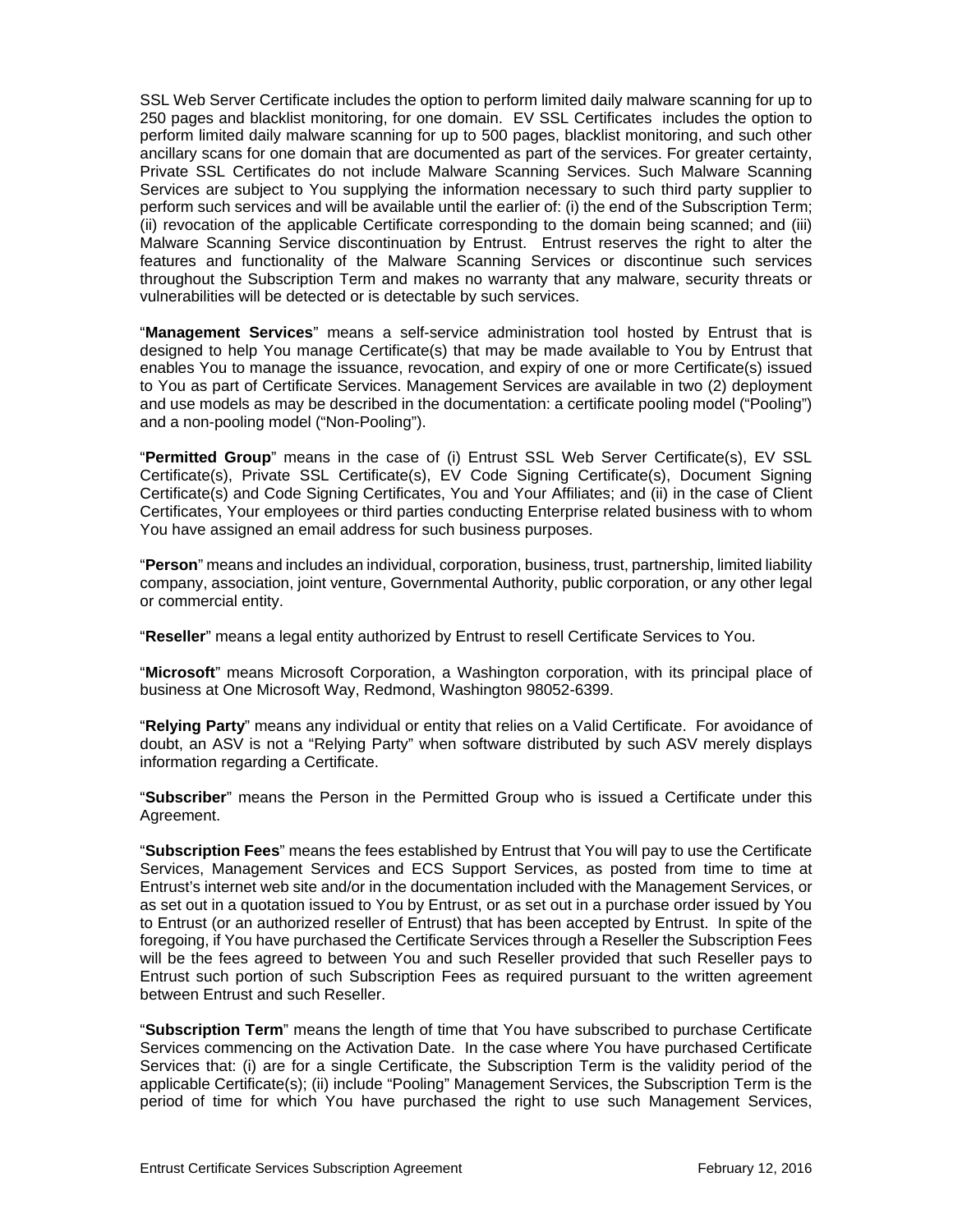irrespective of whether the Certificate(s) that are issued to You as part of Certificate Services have validity periods extending beyond such period of time, or (iii) include "Non-Pooling" Management Services, the Subscription Term is the validity period of the applicable Certificate(s) issued under such Management Services, provided that all such Certificates are issued on or before the one (1) year anniversary of the Activation Date after which time such ability to request issuance shall expire. In the event that You elect to renew your subscription to the Certificate Services upon expiration of the Subscription Term for an additional length of time (a "Renewal Term"), the Subscription Term will be extended to include such Renewal Term upon payment of the Subscription Fees for the Renewal Term. In any case, the Subscription Term may be shortened pursuant to Section 7 of this Agreement.

"**You**" or "**Your**" means the Person who has entered into this Agreement to receive Certificate **Services** 

"**Your Affiliates**" means Your controlled subsidiaries who You will cause to comply with this Agreement. In this context,You control a subsidiary if You own fifty percent (50%) or more of the voting rights for the board of directors or other mechanism of control for the corporation or other entity.

"**Valid**" means that a Certificate that has not expired and has not been revoked.

## 2. **Services and License**

- (a) Issuance of Certificate(s): Upon receipt of Your application for Certificate Services, Entrust or a subcontractor acting on behalf of Entrust will perform limited verification (as described in the CPS) of the information submitted by Enterprise. After completing such verification, Entrust may issue You or Your Affiliates (if applicable) one or more Certificate(s) (depending on the amount of Subscription Fees You have paid) as described in the CPS. If Entrust issues Certificate(s) services to You or Your Affiliates (if applicable), Entrust will make such Certificate(s) available for retrieval.
- (b) Grant of License: Subject to the terms and conditions of this Agreement, Entrust hereby grants to Enterprise a non-exclusive, non-transferable license to use the Certificate Services; provided, however, that Enterprise may only use the Certificate Services (including for the avoidance of any doubt, all Certificate(s)) in compliance with this Agreement and the CPS, for the sole purposes of securing communications pertaining to Enterprise related business. If the Certificate Services include Management Services, Enterprise may only use the Management Services in compliance with this Agreement and the CPS for the purpose of managing Certificate(s) issued by Entrust to You or Your Affiliates. All use of the Management Services must be in accordance with the documentation supplied to You as part of the Management Services. If Entrust makes computer software available to Enterprise for download as part of the Certificate Services, such software will be licensed to Enterprise under the terms of the license agreement embedded in or associated with such software. Enterprise does not acquire any rights, express or implied, in the Certificate Services, other than those rights specified in this Agreement and the CPS. Enterprise will not host, time-share, rent, lease, sell, license, sublicense, assign, distribute or otherwise transfer any component of Certificate Services, except as provided in this Agreement and the CPS. If one or more enabling mechanisms ("**License String**") that provides Enterprise with access to the Certificate Services is supplied to Enterprise, Enterprise may only use such Licensing String for the purpose of using the Certificate Services and Enterprise may not copy or alter a Licensing String. Each permitted copy of all or part of any item of Certificate Services must include all copyright notices, restricted rights legends, proprietary markings and the like exactly as they appear on the copy delivered by Entrust to Enterprise. You may only deploy the number of Certificates that You have purchased from Entrust or its Reseller. Enterprise will not copy, modify, adapt or merge copies of the Certificate Services except as provided in this Agreement and the CPS. Enterprise will not translate, reverse engineer, de-compile or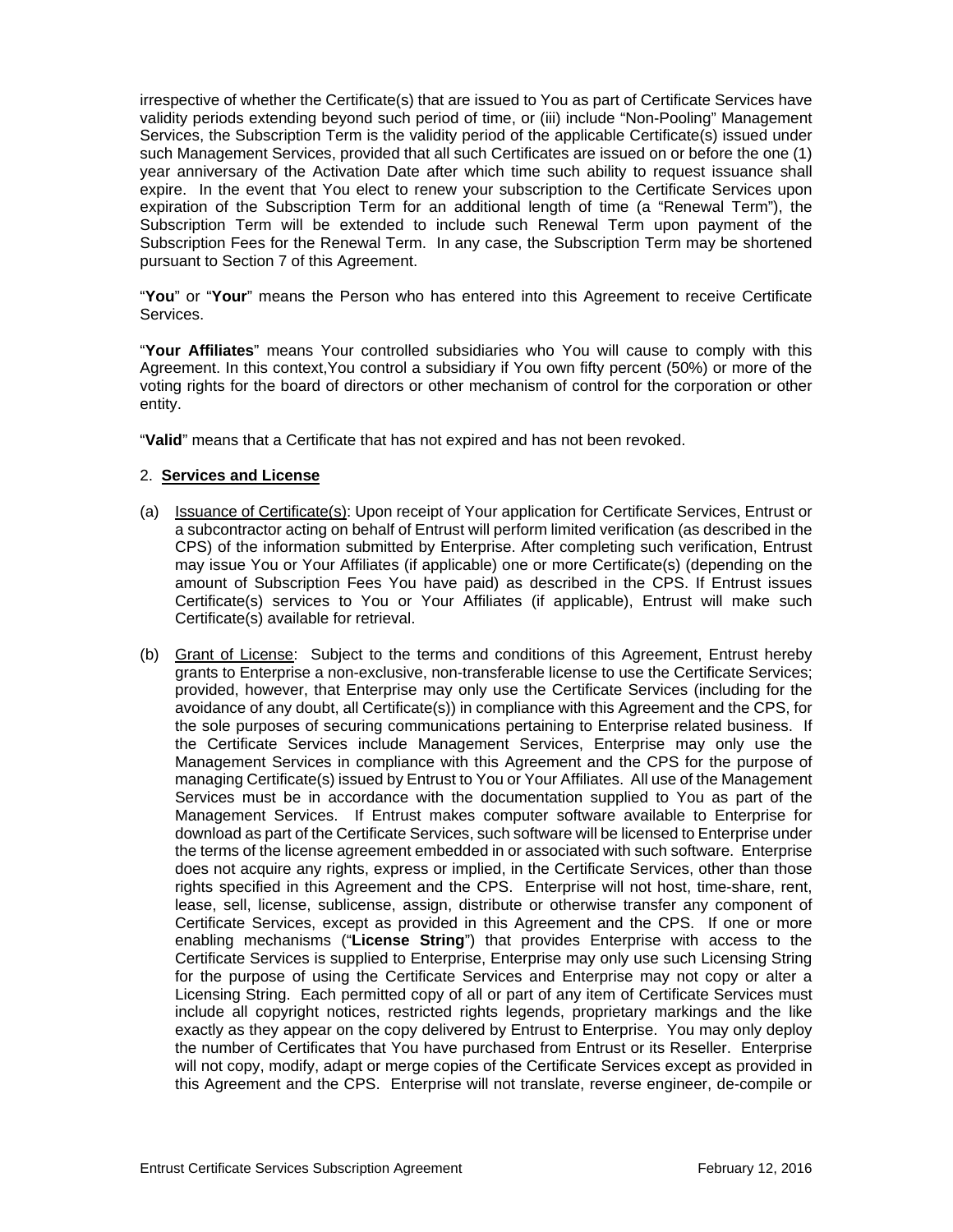disassemble the Certificate Services except to the extent that law explicitly prohibits this restriction notwithstanding a contractual restriction to the contrary.

- (c) Lifecycle Monitoring Service: Entrust will provide You with a lifecycle monitoring service ("**LMS**"). The LMS is designed to reduce the chance of disruption of Your service which may be caused by the expiration of Your Certificate(s). Entrust will use commercially reasonable efforts to send an email to the technical contact listed in the information provided to Entrust with Your Certificate Services Application (such person referred to as "**Notice Recipient**"). Such email will inform the Notice Recipient that Your Certificate(s) is due to expire according to the user configurable parameters set out in the Management Services. In the event that the Notice Recipient changes, You can still receive a LMS email notice if You provide Entrust with updated contact information for the Notice Recipient at least sixty (60) days prior to the date that Your Certificate(s) is due to expire. You will not be eligible for the LMS if Your Notice Recipient changes and Entrust is not informed of such change within the time period set forth above.
- (d) ECS Support Services: If You have purchased Management Services You are entitled to receive the ECS Support Services set below. "**ECS Support Services**" means the maintenance, support and verification services relating to the: (i) issuance and revocation of one or more Certificate(s) to You or Your Affiliates, (ii) Certificate Services, and (iii) Management Services, that are provided by Entrust according to the service plan selected and paid (if applicable) for by You. ECS Support Services are available in the following service plans: (i) the Silver Support Plan ("**Silver Support**"), and (ii) the Platinum Support Plan ("**Platinum Support**"). ECS Support Services are provided by Entrust for the duration of the Subscription Term pursuant to the terms and conditions of the ECS Support Services Agreement available on the Internet at www.entrust.net/cps. Entrust reserves the right to modify the ECS Support Services in its discretion during the Subscription Term.

If You have subscribed to Management Services, Silver Support services will be provided to You at no additional charge as part of the Management Services that You have subscribed to.

If You have subscribed to Management Services, You may elect to upgrade the ECS Support Services to the Platinum Support Plan, subject to Your payment of the applicable Subscription Fee. The Subscription Fee for the Platinum Support Plan must be paid for all Certificates in the Management Services account, or added thereafter during the Subscription Term.

## 3. **Fees**

You will pay all applicable Subscription Fees for any Certificate Services issued to You, plus any additional taxes. Such payment will be made within thirty (30) days of the receipt of an invoice from Entrust for any such Certificate Services; provided, however that if You have purchased the Certificate Services through a Reseller then the payment terms will be those terms established between You and such Reseller. In the event that You do not pay the applicable fees for any Certificate Services extended to You (or where You have purchased the Certificate Services through a Reseller and such Reseller does not pay Entrust the applicable fees for any Certificate Services in accordance with Entrust's agreement with such Reseller), Enterprise will not be entitled to use such Certificate Services (including for the avoidance of any doubt, any Certificate(s)) and Entrust may refuse to process any subsequent applications submitted by You for additional Certificate Services and revoke all Certificate(s). All amounts due under this Agreement to Entrust must be paid to the invoicing member of the Entrust Group.

## 4. **Representations, Warranties And Additional Obligations**

You represent and warrant to Entrust and all Certificate Beneficiaries that You have the authority to bind Your Affiliates to this Agreement and the CPS as a Subscriber (if Your Affiliates are issued any Certificate(s) or otherwise receive any Certificate Services in connection with the Management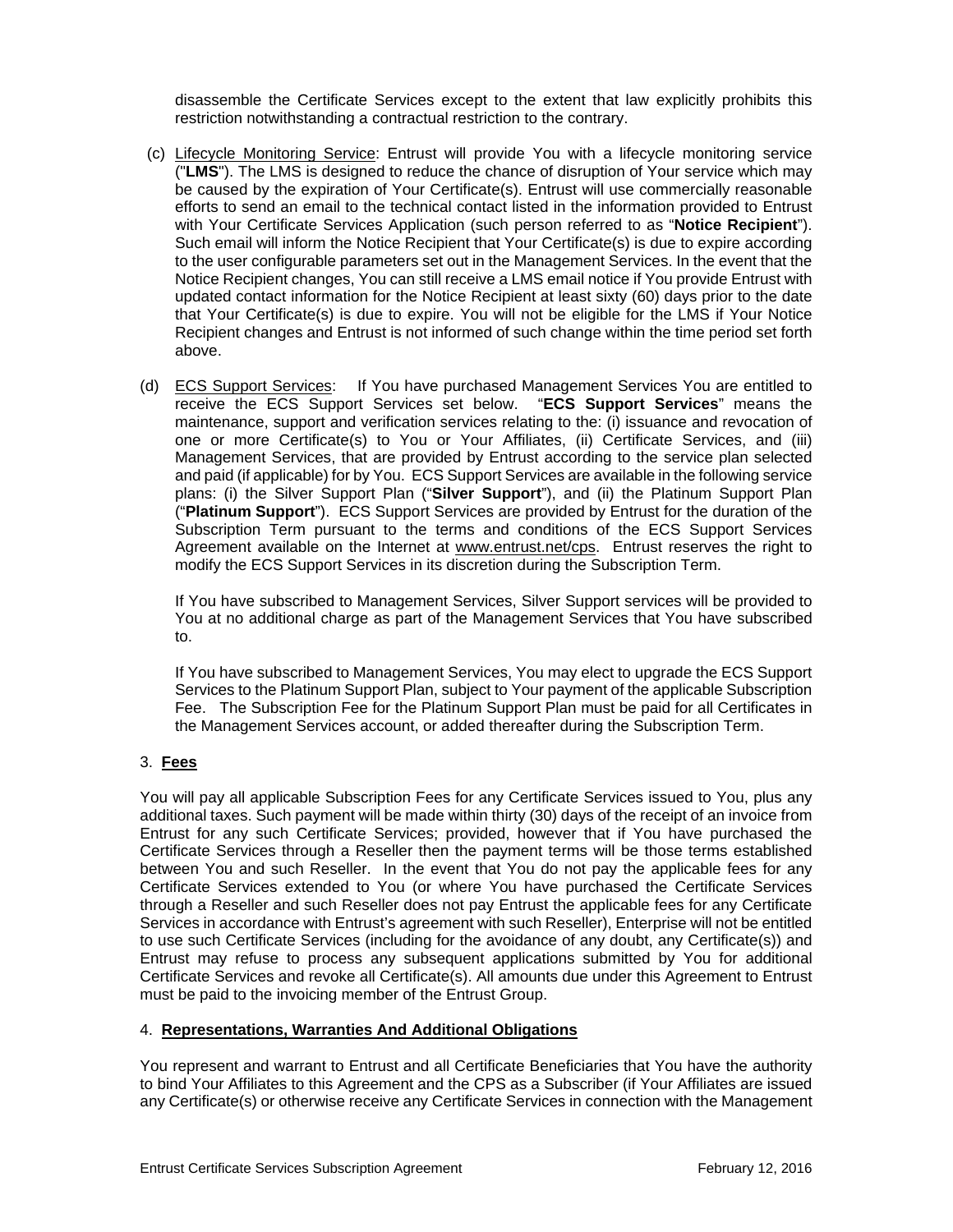Services purchased hereunder, if applicable). You will and You will cause Your Affiliates who receive any Certificate Services hereunder, and Your Agents, to comply with: (A) the requirements (including but not limited to providing the representations and warranties) set forth in this Agreement, the applicable CPS and, in the case of EV SSL Certificate(s) and EV Code Signing Certificate(s), the EV Guidelines, and (B) all applicable laws including, without limitation, laws relating to import, export, licensing, and data protection, as they apply to the activities contemplated under this Agreement or the right to include personal information in Certificates.

You further represent and warrant to Entrust and all Certificate Beneficiaries that:

- (i) in the case of Code Signing Certificates and EV Code Signing Certificates, You will not use the Certificate to digitally sign hostile code, including spyware or other malicious software (malware) that is downloaded without user consent and You acknowledge that Entrust will revoke such Certificate if You fail to comply;
- (ii) all information provided, and all representations made, by Subscriber in relation to any Certificate Services are and will be complete, accurate and truthful (and Subscriber will promptly update such information and representations from time to time as necessary to maintain such completeness and accuracy);
- (iii) the Private Key corresponding to the Public Key submitted to Entrust in connection with Certificate Services Application was created using sound cryptographic techniques and all measures necessary have been taken to maintain sole control of, keep confidential, and properly protect the Private Key (and any associated access information or device – e.g., password or token) at all times;
- (iv) any information provided to Entrust or to any independent third-party Registration Authorities in connection with Certificate Services Application does not infringe, misappropriate, dilute, unfairly compete with, or otherwise violate the intellectual property, or other rights of any person, entity, or organization in any jurisdiction;
- (v) the Certificate(s) will not be installed or used until it has reviewed and verified the accuracy of the data in each Certificate(s);
- (vi) in the case of Entrust SSL Certificates, EV SSL Certificates and Private SSL Certificates, the Certificate(s) will be installed only on the server accessible at the domain name (subjectAltName(s)) listed on the Certificate(s);
- (vii) Certificates will only be used in compliance with all applicable laws, solely for authorized company business, solely in accordance with the Agreement and the CPS and, the Certificate Services will not be used for any hazardous or unlawful (including tortious) activities;
- (viii) You will immediately respond to Entrust's instructions concerning (1) compromise of the Private Key associated with any Certificate, and (2) misuse or suspected misuse of a Certificate;
- (ix) all use of the Certificate and its associated private key will cease immediately, and the Subscriber will promptly notify Entrust and request the revocation of the Certificate, if (1) any information included in the Subscriber's Certificate Services Application or Certificate changes, is or becomes incorrect or inaccurate, or if any change in any circumstances would make the information in the Certificate incorrect, misleading or inaccurate; or (2) there is any actual or suspected misuse or compromise of the Private Key (or key activation data) associated with the Public Key in the Certificate;
- (x) all use of the (1) Certificate and (2) Private Key associated with the Public Key in such Certificate Services will cease upon expiration or revocation of such Certificate, and such Certificate will be removed from the devices and/or software in which it has been installed;
- (xi) Your Agents are duly authorized and qualified to perform this Agreement on Your behalf, and such Agents will meet the requirements of this Agreement, the applicable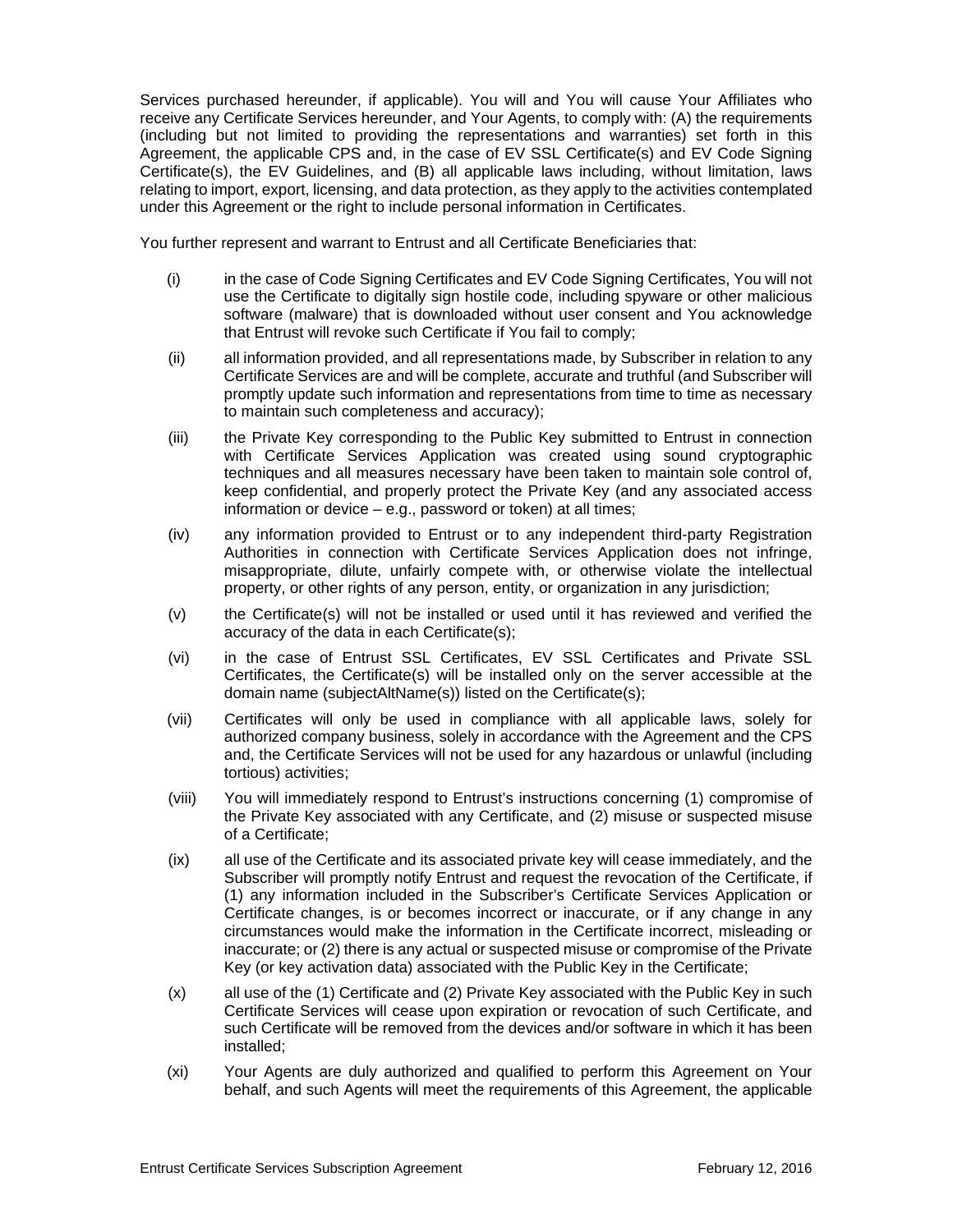CPS and, in the case of EV SSL Certificate(s) and EV Code Signing Certificate(s), the EV Guidelines;

- (xii) the subject named in the Certificate(s) corresponds to the Subscriber, and that the Subscriber has authorized the inclusion of such information in the Certificate; and
- (xiii) You have the exclusive right to use the domain name or email address listed in Certificate;
- (xiv) in respect to EV Code Signing Certificates; (1) You will only digitally sign code that complies with the requirements set forth in the EV Code Signing Guidelines, (2) in the event that there is evidence that the EV Code Signing Certificate was used to digitally sign hostile code, including spyware or other malicious software (malware) downloaded without user consent, or the code has a serious vulnerability; (A) all use of the EV Code Signing Certificate and its associated private key will cease immediately, and (B) You will immediately notify Entrust and request the revocation of the EV Code Signing Certificate if You become aware (by whatever means) that Enterprise has digitally signed code that contains hostile code, including spyware or other malicious software (malware) that is downloaded without user consent, (3) You acknowledge that ASV's may independently determine that an EV Code Signing Certificate is malicious or compromised and that ASV's and ASV's products may have the ability to modify its customer experiences or "blacklist" an EV Code Signing Certificate without notice to You or Entrust and without regard to the revocation status of the EV Code Signing Certificate, (4) You will, as a best practice, timestamp the digital signature after digitally signing Your code, (5) You acknowledge that (a) Entrust will not provide EV Code Signing Certificates with signing keys that are less than 2048 bits, and (b) You will provide SHA-2 as an option for the hashing algorithm;
- (xv) in respect to Document Signing Certificates, You will generate and protect the Key Pair in a cryptographic module that (a) prevents exportation or duplication, and (ii) meets or exceeds FIPS 140-2 Level 2 certification standards.

You expressly agree that You will:

- a) understand and, if necessary, receive proper education in the use of Public-Key cryptography and Certificate(s) including Certificate Services;
- b) provide, in any communications with Entrust or an independent third-party Registration Authority, correct information with no errors, misrepresentations, or omissions;
- c) generate a new, secure, and cryptographically sound Key Pair to be used in association with the Certificate or Subscriber's Certificate Services Application;
- d) read and agree to all terms and conditions of the CPS;
- e) refrain from modifying the contents of Certificates;
- f) use Certificates and Certificate Services exclusively for legal and authorized purposes in accordance with the terms and conditions of the CPS and applicable laws;
- g) only use Certificates on behalf of the organization listed as the Subject in such Certificates;
- h) keep confidential and properly protect the Private Keys;
- i) notify Entrust as soon as reasonably practicable of any change to any information included in the Subscriber's Certificate Services Application or any change in any circumstances that would make the information in the Subscriber's Certificate Services Application misleading or inaccurate;
- j) notify Entrust as soon as reasonably practicable of any change to any information included in the Certificate or any change in any circumstances that would make the information in the Certificate misleading or inaccurate;
- k) immediately cease to use Certificates if any information included in the Certificate or if any change in any circumstances would make the information in the Certificate misleading or inaccurate;
- l) notify Entrust immediately of any suspected or actual Compromise of the Private Keys and request the revocation of such Certificate;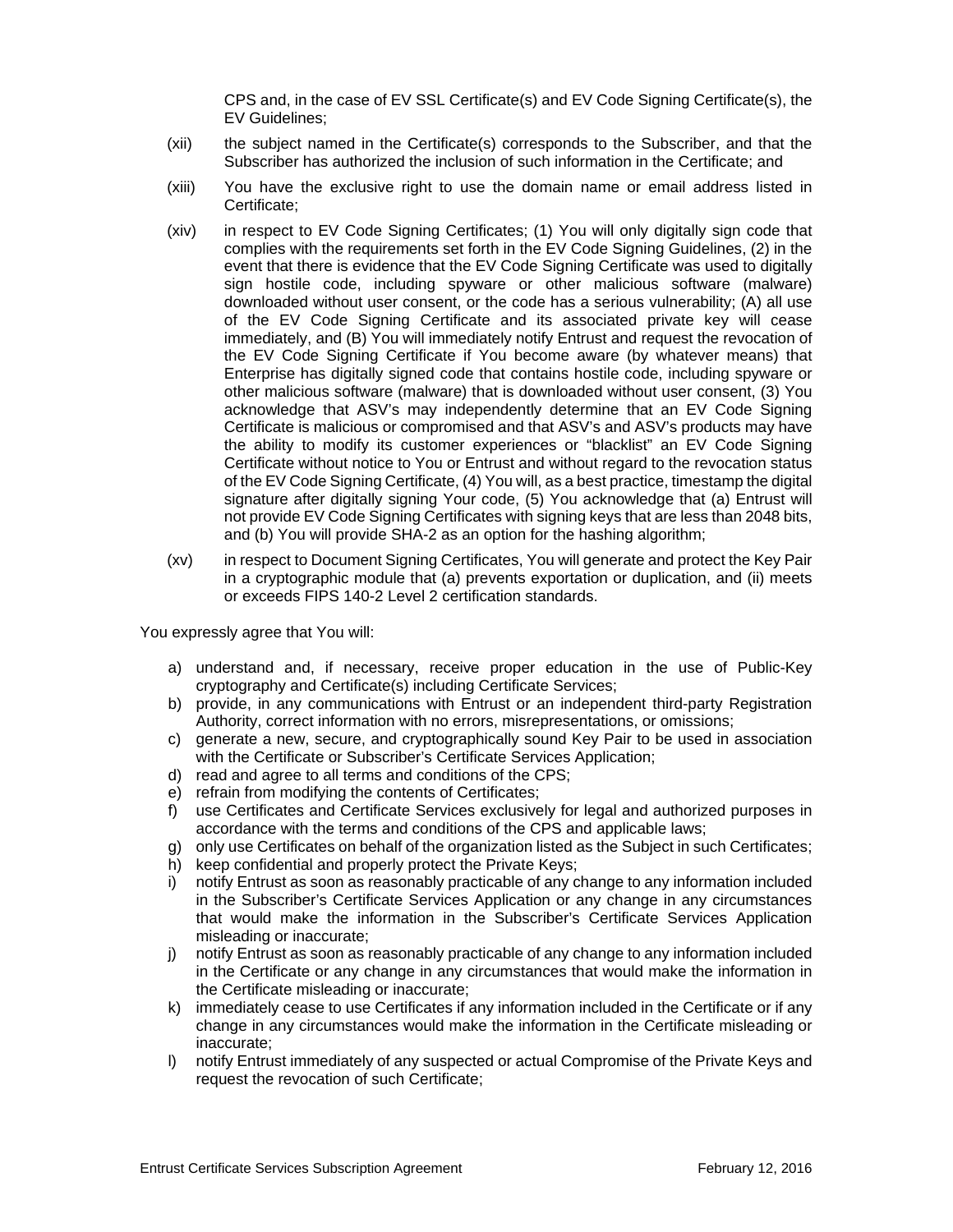- m) immediately cease to use the Certificate upon (a) expiration or revocation of such Certificate, or (b) any suspected or actual Compromise of the Private Key corresponding to the Public Key in such Certificate, and remove such Certificate from the devices and/or software in which it has been installed;
- n) will comply with all applicable laws including, without limitation, laws relating to import, export, licensing, and data protection, as they apply to the activities contemplated under this Agreement including without limitation Enterprise's right to export, import or use the Certificate Services or the right to include personal information in Certificates;
- o) refrain from using the Private Key corresponding to the Public Key in the Certificate to sign other Certificate(s); and
- p) use appropriate judgment about whether it is appropriate, given the level of security and trust provided by Certificate, to use Certificate in any given circumstance.

For the avoidance of any doubt, (1) Entrust will not be under any obligation to issue any Certificate containing pre-qualified information if such pre-qualified information is subsequently found to have changed or to be in any way inaccurate, incorrect, or misleading; (2) by submitting a request for Certificate, You are representing and warranting that the pre-qualified information has not changed and is in no way inaccurate, incorrect, or misleading; (3) Entrust shall be entitled to revoke a Certificate issued to You if (i) the pre-qualified information submitted by You is subsequently found to have changed or to be inaccurate, incorrect, or misleading, (ii) if revocation is requested by You, (iii) upon expiry or termination of this Agreement, or (iv) for any other reason identified for revocation in the CPS or the applicable EV Guidelines; (4) You must notify Entrust immediately of any change to any information included in any Certificate issued to You or any Certificate management service application submitted by You or any change circumstances that would make the information in any such Certificate or Certificate Management Service application inaccurate, incorrect, or misleading, and (5) You must notify Entrust immediately of any changes to pre-qualified information, or any changes in any circumstances that would make any pre-qualified information inaccurate, incorrect, or misleading.

Client Certificates and Mobile Device Certificates may be issued and distributed to third parties within the Permitted Group, provided that such issuance and distribution is done pursuant to the Client Certificate Agreement and provided that (i) You have independently verified the information included in each Client Certificate as being accurate; (ii) the individual to whom such Client Certificate is issued has consented to the inclusion of all data that is incorporated into such Client Certificates; (iii) You have paid the applicable license fee for the Client Certificate; and (iv) such Client Certificate is used for Enterprise related business only.

## 5. **Confidentiality**

You acknowledge that the Certificate Services (and any information incorporated therein or provided thereto) contain the confidential information of Entrust. You will not translate, reverse engineer, de-compile, disassemble, or develop competitive Certificate Services using any such information derived from Entrust's confidential information. You will retain Entrust's confidential information in confidence and will use, disclose, and copy it solely for the purpose of, and in accordance with the Agreement. You will only disclose Entrust's confidential information to Your employees and Enterprise employees with a need to know. You will use the same degree of care as You use to protect Your own confidential information of a similar nature, but no less than reasonable care, to prevent the unauthorized use or disclosure of Entrust's confidential information.

You will not be bound by any obligations restricting disclosure and use set forth in this Agreement with respect to Entrust's confidential information, or any part thereof, which: (i) was known to You prior to disclosure, without any obligation of confidentiality; (ii) was lawfully in the public domain prior to its disclosure, or becomes publicly available other than through a breach of this Agreement; (iii) was disclosed to You by a third party, provided that such third party is not in breach of any confidentiality obligation in respect of such information; or (iv) is independently developed by You.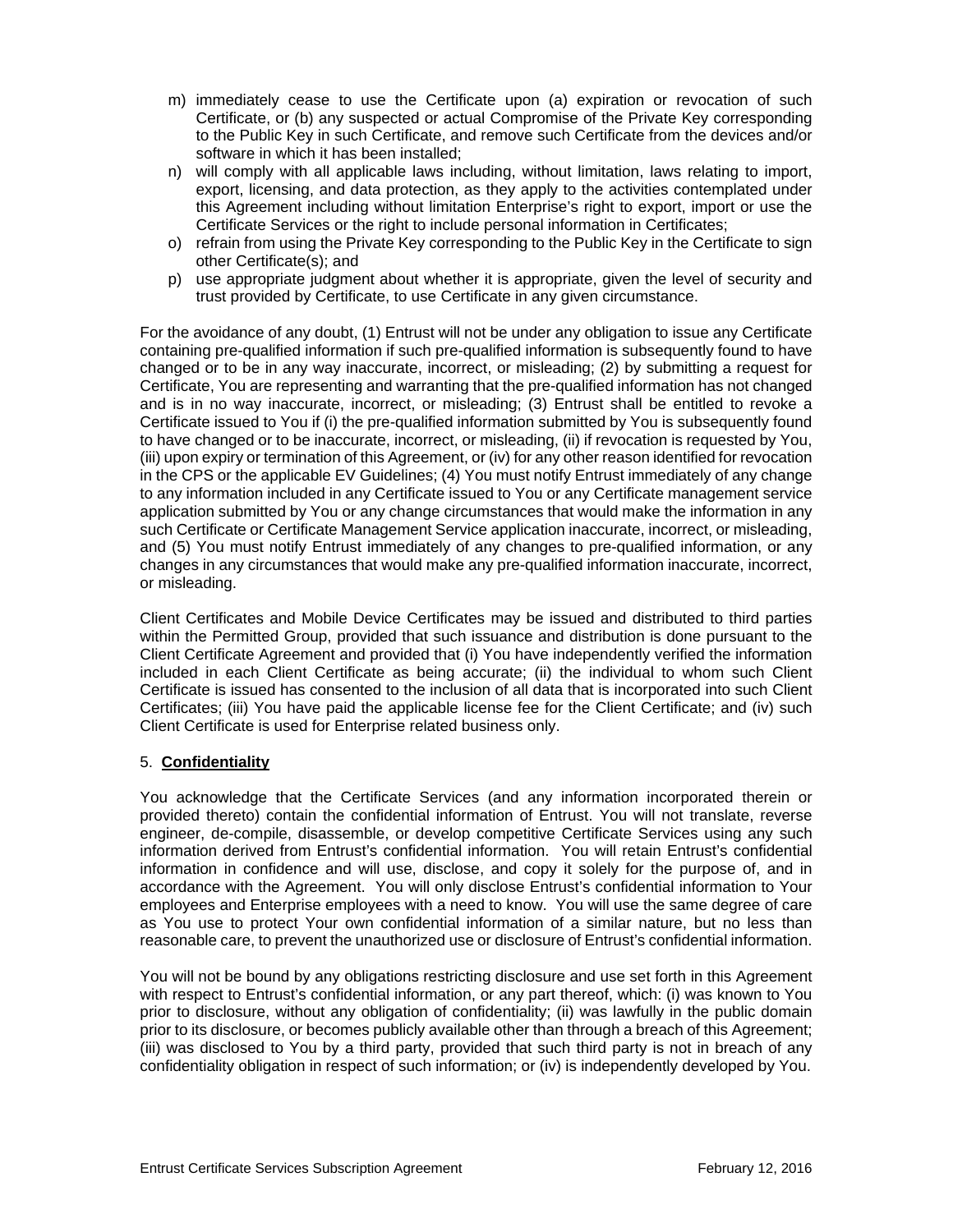If You are compelled pursuant to legal, judicial, or administrative proceedings, or otherwise required by law, to disclose the confidential information of Entrust, You will use reasonable efforts to seek confidential treatment for such confidential information, and provide prior notice to Entrust to allow Entrust to seek protective or other court orders.

## 6. **Intellectual Property Ownership**

The Certificate Services and all modifications, enhancements and derivative works thereof, including all right, title and interest (and all intellectual proprietary rights therein) remain the sole and exclusive property of Entrust and/or its third-party licensors.

## 7. **DISCLAIMER OF WARRANTY**

**EXCEPT FOR THE EXPLICIT REPRESENTATIONS, WARRANTIES, AND CONDITIONS PROVIDED IN THIS AGREEMENT AND THE CPS, CERTIFICATE SERVICES AND ANY SERVICES PROVIDED IN RESPECT TO CERTIFICATE(s) ARE PROVIDED "AS IS", AND NEITHER ENTRUST GROUP NOR ANY INDEPENDENT THIRD-PARTY REGISTRATION AUTHORITIES OPERATING UNDER THE ENTRUST CERTIFICATION AUTHORITIES, NOR ANY RESELLERS, CO-MARKETERS, OR ANY SUBCONTRACTORS, DISTRIBUTORS, AGENTS, SUPPLIERS, EMPLOYEES, OR DIRECTORS OF ANY OF THE FOREGOING MAKE ANY REPRESENTATIONS OR GIVE ANY WARRANTIES, OR CONDITIONS, WHETHER EXPRESS, IMPLIED, STATUTORY, BY USAGE OF TRADE, OR OTHERWISE, AND ENTRUST GROUP, ALL INDEPENDENT THIRD-PARTY REGISTRATION AUTHORITIES OPERATING UNDER THE ENTRUST CERTIFICATION AUTHORITIES, ALL RESELLERS OR CO-MARKETERS, AND ANY SUBCONTRACTORS, DISTRIBUTORS, AGENTS, SUPPLIERS, EMPLOYEES, OR DIRECTORS OF ANY OF THE FOREGOING SPECIFICALLY DISCLAIM ANY AND ALL REPRESENTATIONS, WARRANTIES, AND CONDITIONS OF MERCHANTABILITY, NON-INFRINGEMENT, TITLE, SATISFACTORY QUALITY, OR FITNESS FOR A PARTICULAR PURPOSE. EXCEPT FOR THE EXPLICIT REPRESENTATIONS, WARRANTIES AND CONDITIONS CONTAINED IN THIS AGREEMENT AND IN THE CPS, THE ENTIRE RISK OF THE USE OF ANY CERTIFICATE SERVICES OR ANY SERVICES PROVIDED IN RESPECT CERTIFICATE SERVICES OR THE VALIDATION OF DIGITAL SIGNATURES WILL BE BORNE SOLELY BY YOU.**

#### 8. **LIMITATION OF LIABILITY**

**IN NO EVENT WILL THE TOTAL CUMULATIVE LIABILITY OF ENTRUST GROUP, ANY INDEPENDENT THIRD-PARTY REGISTRATION AUTHORITY OPERATING UNDER AN ENTRUST CERTIFICATION AUTHORITY, ANY RESELLERS, OR CO-MARKETERS, OR ANY SUBCONTRACTORS, DISTRIBUTORS, AGENTS, SUPPLIERS, EMPLOYEES, OR DIRECTORS OF ANY OF THE FOREGOING TO ANY SUBSCRIBER, RELYING PARTY OR ANY OTHER PERSON, ENTITY, OR ORGANIZATION ARISING OUT OF OR RELATING TO ANY CERTIFICATES, CERTIFICATE SERVICES OR ANY SERVICES OR SOFTWARE PROVIDED IN RESPECT TO CERTIFICATE SERVICES, INCLUDING ANY USE OR RELIANCE ON ANY CERTIFICATE SERVICES, EXCEED THE GREATER OF (1) ONE THOUSAND UNITED STATES DOLLARS (\$1,000.00 U.S.); AND (2) TWO TIMES THE FEES PAID BY YOU TO ENTRUST UNDER THIS AGREEMENT DURING THE TWELVE MONTHS PRIOR TO THE INITIATION OF THE CLAIM TO A MAXIMUM OF ONE HUNDRED THOUSAND DOLLARS (\$100,000.00) (SUCH GREATER NUMBER REFERRED TO AS THE "CUMULATIVE DAMAGE CAP"). SUBJECT TO THE FOREGOING, IN THE EVENT OF ANY CLAIM(S) MADE BY SUBSCRIBER AND/OR RELYING PARTIES ARISING FROM THE USE OF AN ENTRUST EV CERTIFICATE, THE CUMULATIVE DAMAGE CAP WITH RESPECT TO SUCH CLAIM(S) WILL NOT BE LESS THAN TWO THOUSAND UNITED STATES DOLLARS (\$2,000.00 U.S.) PER ENTRUST EV CERTIFICATE ON A CUMULATIVE BASIS FOR ALL SUCH CLAIMS MADE BY SUBSCRIBER AND ALL RELYING PARTIES. THE FOREGOING LIMITATIONS WILL APPLY TO ANY LIABILITY WHETHER BASED IN CONTRACT (INCLUDING FUNDAMENTAL BREACH), TORT (INCLUDING NEGLIGENCE), LEGISLATION OR ANY OTHER THEORY OF**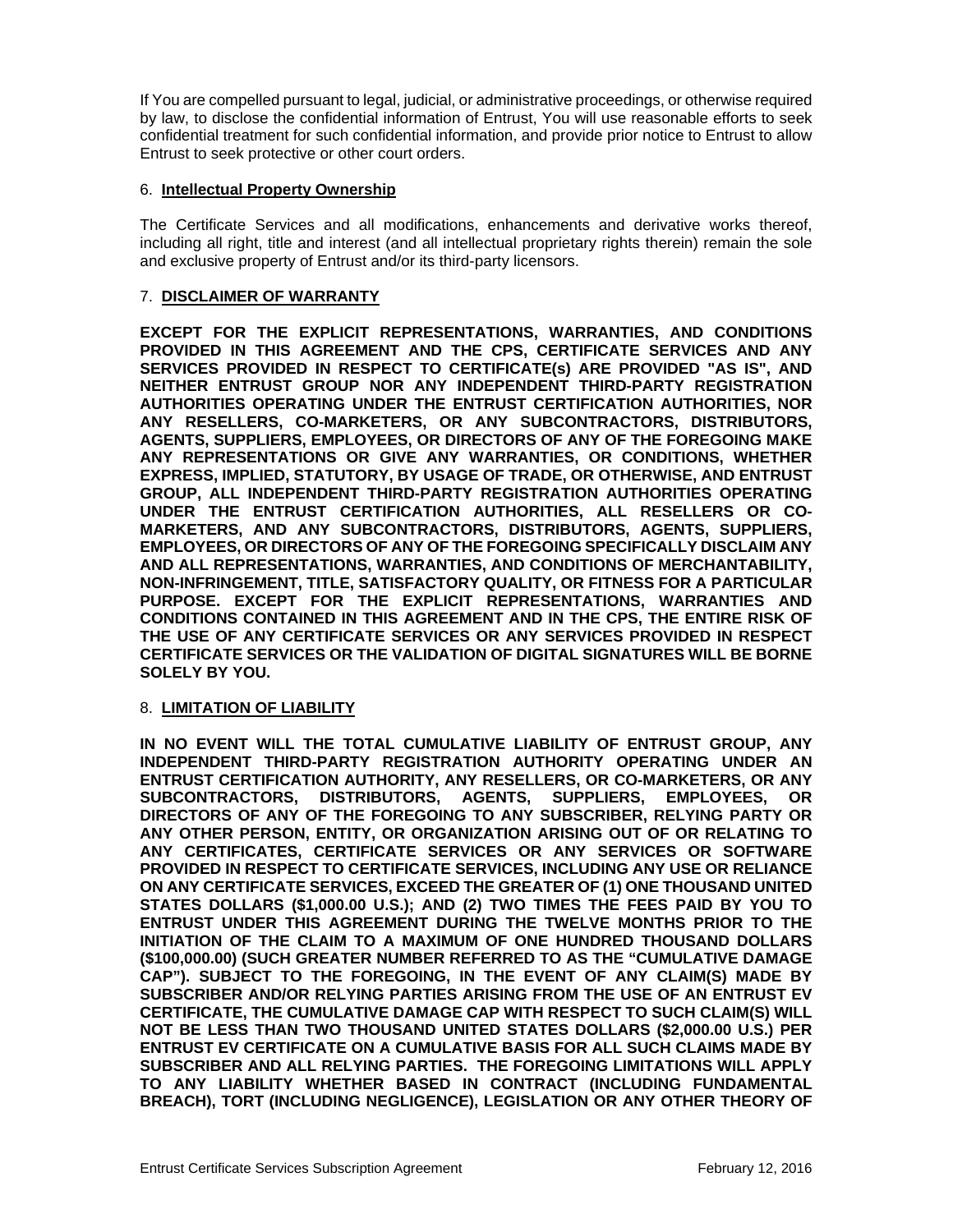**LIABILITY, INCLUDING ANY DIRECT, INDIRECT, SPECIAL, STATUTORY, PUNITIVE, EXEMPLARY, CONSEQUENTIAL, RELIANCE, OR INCIDENTAL DAMAGES.** 

**IN NO EVENT WILL ENTRUST GROUP OR ANY INDEPENDENT THIRD-PARTY REGISTRATION AUTHORITY OPERATING UNDER AN ENTRUST CERTIFICATION AUTHORITY, OR ANY RESELLERS, CO-MARKETERS, OR ANY SUBCONTRACTORS, DISTRIBUTORS, AGENTS, SUPPLIERS, EMPLOYEES, OR DIRECTORS OF ANY OF THE FOREGOING BE LIABLE FOR ANY INCIDENTAL, SPECIAL, STATUTORY, PUNITIVE, EXEMPLARY, INDIRECT, RELIANCE, OR CONSEQUENTIAL DAMAGES (INCLUDING, WITHOUT LIMITATION, DAMAGES FOR LOSS OF BUSINESS, LOSS OF BUSINESS OPPORTUNITIES, LOSS OF GOODWILL, LOSS OF PROFITS, BUSINESS INTERRUPTION, LOSS OF DATA, LOST SAVINGS OR OTHER SIMILAR PECUNIARY LOSS) WHETHER ARISING FROM CONTRACT (INCLUDING FUNDAMENTAL BREACH), TORT (INCLUDING NEGLIGENCE), LEGISLATION OR ANY OTHER THEORY OF LIABILITY.** 

**THE FOREGOING LIMITATIONS WILL APPLY NOTWITHSTANDING THE FAILURE OF ESSENTIAL PURPOSE OF ANY LIMITED REMEDY STATED HEREIN AND EVEN IF ENTRUST GROUP OR ANY INDEPENDENT THIRD-PARTY REGISTRATION AUTHORITY OPERATING UNDER AN ENTRUST CERTIFICATION AUTHORITY, OR ANY RESELLERS, CO-MARKETERS, OR ANY SUBCONTRACTORS, DISTRIBUTORS, AGENTS, SUPPLIERS, EMPLOYEES, OR DIRECTORS OF ANY OF THE FOREGOING HAVE BEEN ADVISED OF THE POSSIBILITY OF THOSE DAMAGES.** 

**SOME JURISDICTIONS DO NOT ALLOW THE EXCLUSION OR LIMITATION OF LIABILITY FOR CONSEQUENTIAL OR INCIDENTAL DAMAGES, SO THESE LIMITATIONS SET FORTH ABOVE MAY NOT APPLY TO CERTAIN SUBSCRIBERS, RELYING PARTIES, OR OTHER PERSONS, ENTITIES, OR ORGANIZATIONS. THE DISCLAIMERS OF REPRESENTATIONS, WARRANTIES, AND CONDITIONS AND THE LIMITATIONS OF LIABILITY IN THIS AGREEMEMT CONSTITUTE AN ESSENTIAL PART OF THIS AGREEMENT. ALL SUBSCRIBERS, RELYING PARTIES, AND OTHER PERSONS, ENTITIES, AND ORGANIZATIONS ACKNOWLEDGE THAT BUT FOR THESE DISCLAIMERS OF REPRESENTATIONS, WARRANTIES, AND CONDITIONS AND LIMITATIONS OF LIABILITY, ENTRUST WOULD NOT ISSUE CERTIFICATE(S) TO SUBSCRIBERS AND NEITHER ENTRUST NOR ANY ANY INDEPENDENT THIRD-PARTY REGISTRATION AUTHORITIES OPERATING UNDER AN ENTRUST CERTIFICATION AUTHORITY, NOR ANY RESELLERS, CO-MARKETERS, OR ANY SUBCONTRACTORS, DISTRIBUTORS, AGENTS, SUPPLIERS, EMPLOYEES, OR DIRECTORS OF ANY OF THE FOREGOING WOULD PROVIDE SERVICES IN RESPECT TO CERTIFICATE SERVICES AND THAT THESE PROVISIONS PROVIDE FOR A REASONABLE ALLOCATION OF RISK.** 

#### 9. **Term**

This Agreement will continue for the Subscription Term, however, it will terminate if You, Your Affiliates, or Your Agents fail to comply with any of the material terms or conditions of this Agreement (including for the avoidance of any doubt, the CPS and in the case of EV SSL Certificates and EV Code Signing Certificate(s), the EV Guidelines). Enterprise will immediately cease to use the Certificate Services upon the earlier of (a) expiration of the Subscription Term; or (b) upon a breach of this Agreement (including the CPS) by either You, Your Affiliates or Your Agents. Entrust may also terminate this Agreement in its discretion with notice to You in order to comply with any third party licensing or other contractual or legal obligation to which Entrust is subject. This Agreement will terminate upon expiration of the Subscription Term or revocation by Entrust of all Certificates issued hereunder if such revocation occurs prior to the end of the Subscription Term. You must, upon such expiration cease all use of Your Certificate Services and remove any Certificates issued under this Agreement from the devices and/or software in which it has been installed. The provisions entitled "Representations, Warranties And Additional Obligations", "Confidentiality", "Intellectual Property Ownership", "Disclaimer of Warranties", "Limitation of Liability", "Term", "Severability", "Audit Right", "Third Party Beneficiaries", "Entire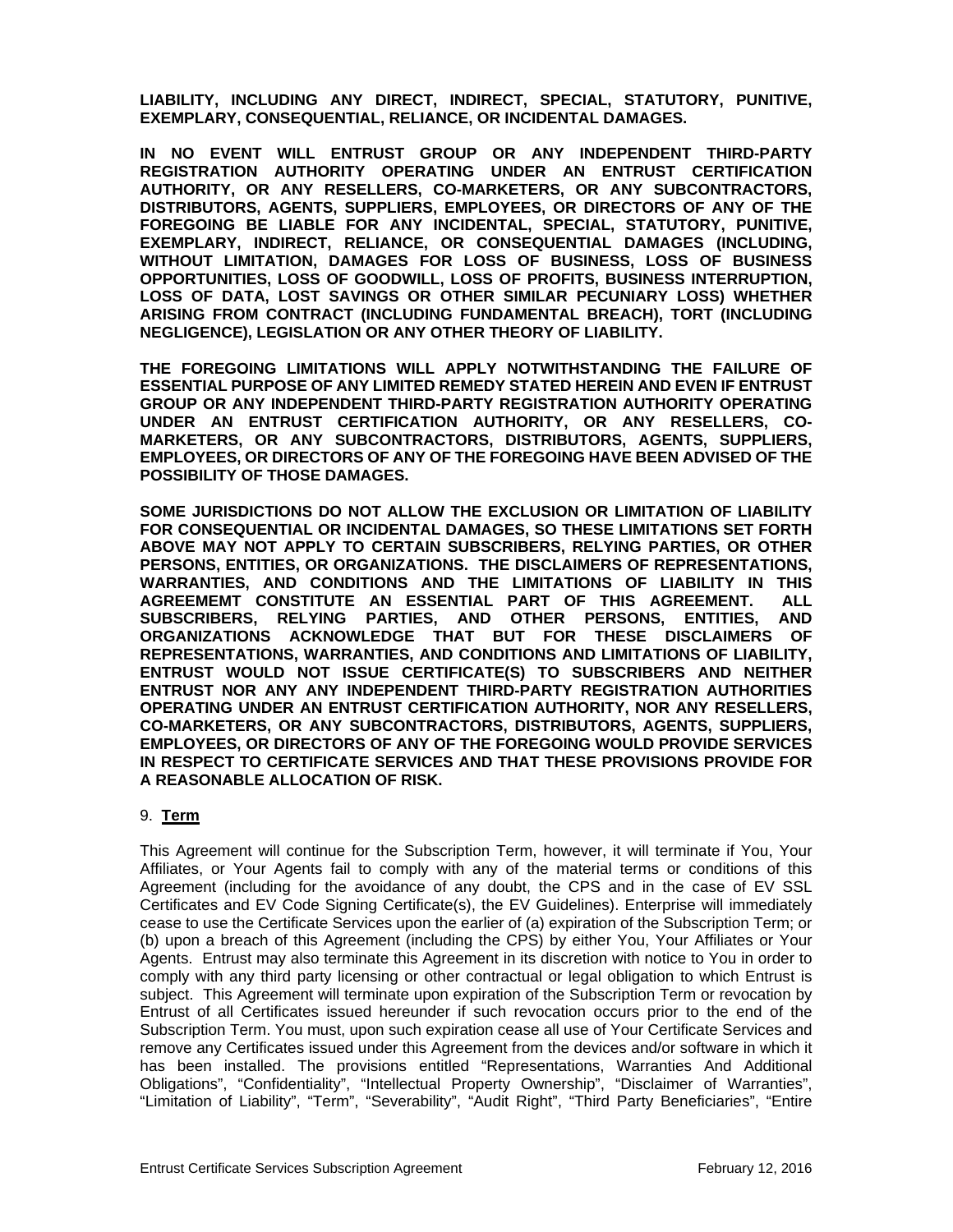Agreement", and those provisions of the CPS that are designated as surviving termination will continue in force even after any termination or expiration of this Agreement. All payment obligations will survive termination.

## 10. **Severability**

Whenever possible, each provision of this Agreement, the CPS, any other agreements will be interpreted in such manner as to be effective and valid under applicable law. If the application of any provision of this Agreement, the CPS, any other agreements or any portion thereof to any particular facts or circumstances will be held to be invalid or unenforceable by an arbitrator or court of competent jurisdiction, then (i) the validity and enforceability of such provision as applied to any other particular facts or circumstances and the validity of other provisions of this Agreement, the CPS, or any other agreements will not in any way be affected or impaired thereby, and (ii) such provision will be enforced to the maximum extent possible so as to effect its intent and it will be reformed without further action to the extent necessary to make such provision valid and enforceable.

**FOR GREATER CERTAINTY, IT IS EXPRESSLY UNDERSTOOD AND AGREED THAT EVERY PROVISION OF THIS AGREEMENT, THE CPS, AND ANY OTHER AGREEMENTS THAT DEALS WITH (I) LIMITATION OF LIABILITY OR DAMAGES, (II) DISCLAIMERS OF REPRESENTATIONS, WARRANTIES, CONDITIONS, OR LIABILITIES, OR (III) INDEMNIFICATION, IS EXPRESSLY INTENDED TO BE SEVERABLE FROM ANY OTHER PROVISIONS OF THIS AGREEMENT, THE CPS, AND ANY OTHER AGREEMENTS AND WILL BE SO INTERPRETED AND ENFORCED.** 

## 11. **Third Party Databases**

In performing limited verification Entrust (or a subcontractor acting on behalf of Entrust (a "Subcontractor")) may determine whether the organizational identity, address, and domain name provided with Your Certificate Services Application are consistent with information contained in third-party databases (the "Databases"). Entrust or a Subcontractor may perform an investigation which may attempt to confirm Your business name, street address, mailing address, telephone number, line of business, year started, number of employees, CEO, telephone number and Your business existence. You acknowledge that some of the information submitted to obtain Certificate Services may become included in the Databases. This information will only include: business name, street address, mailing address, telephone number (outside source), line of business, year started, number of employees, CEO, telephone number and Your business existence. You acknowledge that the foregoing information as contained in the Databases may be licensed by Entrust or its Subcontractor to third parties who may offer You business products and services.

#### 12. **Use of the Entrust Secured Site-Sea**l

Subject to the terms and conditions of this Agreement, You may use Your Certificate Services with the Entrust Secured Site-Seal; provided, however that (i) Entrust delivers to You the Entrust Secured Site-Seal together with, or in conjunction with, Your Certificate Services; and (ii) **BY CLICKING THE "ACCEPT" ICON BELOW AND BY USING THE ENTRUST SECURED SITE-SEAL, YOU AGREE TO BE BOUND BY THE TERMS AND CONDITIONS OF THE ENTRUST SECURED SITE-SEAL LICENSE AGREEMENT SET FORTH AT** http://www.entrust.net/cps**.**

#### 13. **Export**

Certificate Services and related information may be subject to export, import, and/or use restrictions. You will comply with all laws and regulations applicable to Your right to export, import, and/or use Certificate Services or related information, including, without limitation, all laws and regulations in respect to nuclear, chemical or biological weapons proliferation. You will be responsible for procuring all required licenses and permissions for any export, import, and/or use of Certificate Services or related information. Certain cryptographic techniques, software,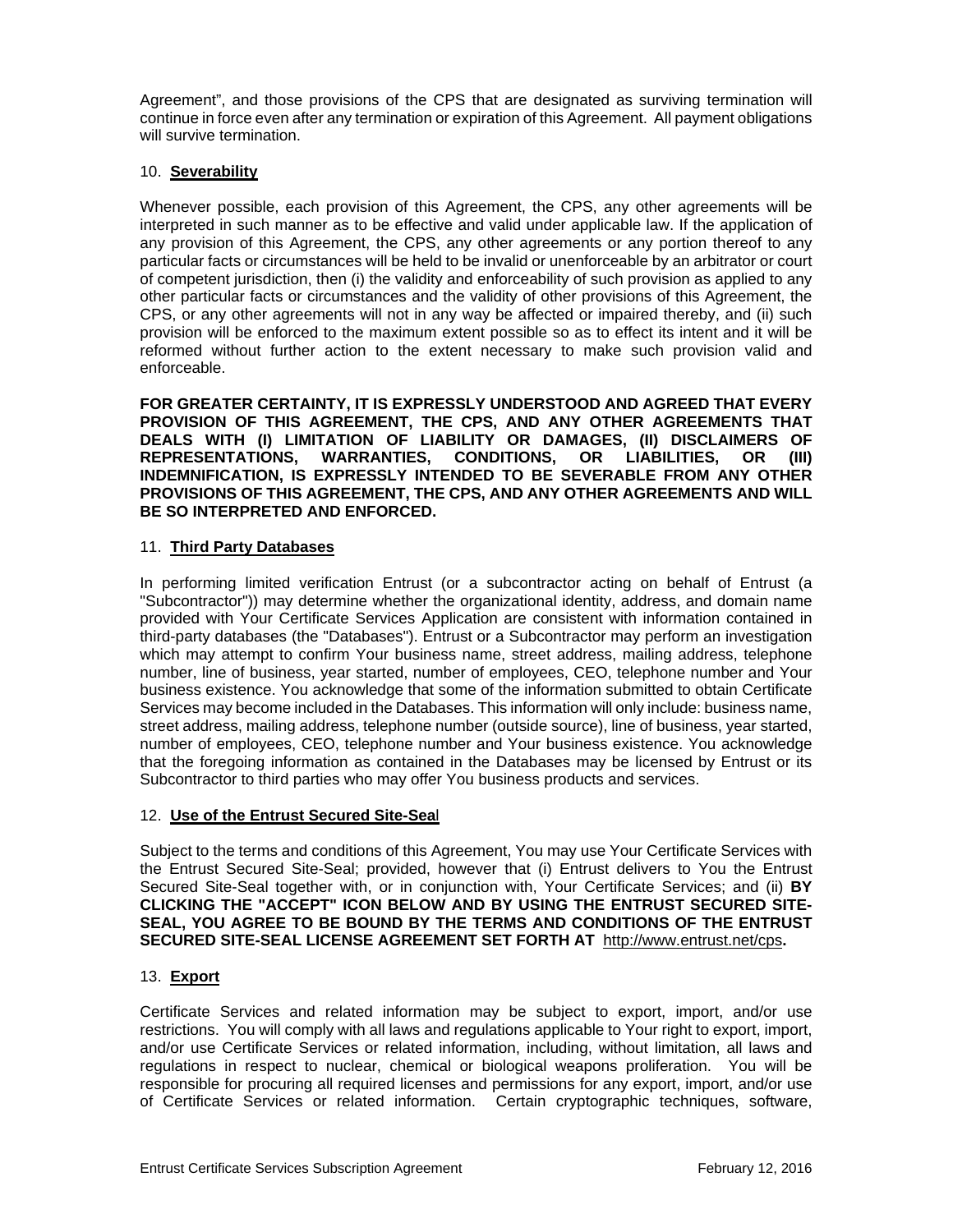hardware, and firmware ("Technology") that may be used in processing or in conjunction with Certificate Services may be subject to export, import, and/or use restrictions. You will comply with all laws and regulations applicable to a Subscriber's right to export, import, and/or use such Technology or related information. You will be responsible for procuring all required licenses and permissions for any export, import, and/or use of such Technology or related information.

## 14. **Third Party Beneficiaries**

You expressly acknowledge that each Application Software Vendor and each member of the Entrust Group are express third party beneficiaries, and may enforce this Agreement and the CPS against Enterprise and rely on all terms of this Agreement and the CPS.

## 15. **Audit Right**

You shall keep reasonable records relating to (i) the number of copies of Certificates deployed by Enterprise; and (ii) the number of servers which make use of such Certificates. A chartered or certified public accountant selected by Entrust may, upon reasonable notice and during normal business hours, but no more often than once a year, inspect Your records to ensure that You are complying with Your obligations hereunder.

## 16. **Governing Law**

The laws of the Province of Ontario, Canada, excluding its conflict of laws rules, shall govern the construction, validity, interpretation, enforceability and performance of the Agreement. The application of the United Nations Convention on Contracts for the International Sale of Goods to the Agreement is expressly excluded. Any dispute arising out of or in respect to the Agreement shall be brought in the provincial or federal courts sitting in Ottawa, Ontario, and each party hereby agrees that such courts shall have personal and exclusive jurisdiction over such disputes. In the event that any matter is brought in a provincial or federal court each party waives any right that such party may have to a jury trial.

#### 17. **Language**

The parties hereby confirm that they have requested that this Agreement and all elated documents be drafted in English. Les parties ont exigé que le présent contrat et tous les documents connexes soient rédigés en anglais.

#### 18. **Entire Agreement**

This Agreement (including the CPS) shall constitute the entire agreement between the parties hereto in respect of the subject matter of this Agreement and all previous correspondence, understandings, proposals and other communications shall be completely superseded by the terms hereof. Any purchase order terms included or associated with any order will be of no force or effect except for the identification and quantity of the Certificate Services that are being subscribed for. Any software included in the order is distributed under the terms of the agreement that accompanies such software.